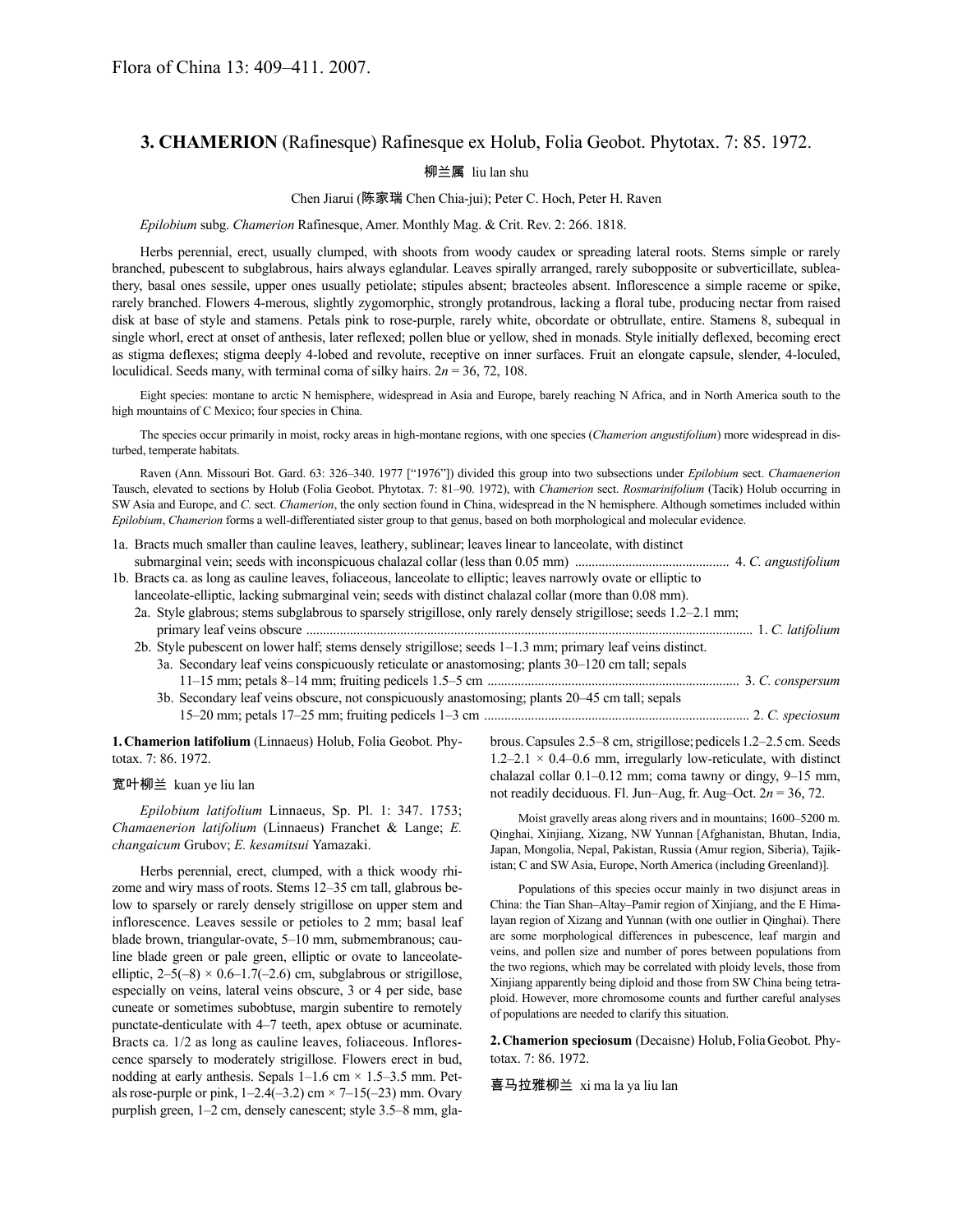*Epilobium speciosum* Decaisne in Jacquemont, Voy. Inde 4(Bot.): 57. 1844; *E. latifolium* Linnaeus subsp. *speciosum* (Decaisne) P. H. Raven.

Herbs perennial, erect, clumped, with a thick, woody rhizome. Stems 20–45 cm tall, densely strigillose throughout, especially on inflorescence. Leaves sessile, or petioles to 2 mm; basal leaf blade brownish green, triangular-ovate to lanceolate, 1–2 cm, submembranous; cauline blade pale green or brown when dry, narrowly ovate to lanceolate-elliptic,  $3.5-7.5 \times 0.7-$ 1.8(–3) cm, both surfaces strigillose, lateral veins distinct, 3–5 per side, base cuneate, margin remotely punctate-denticulate with 7–15 teeth per side, apex acute, acuminate, or sometimes subobtuse. Bracts ca. 1/2 as long as cauline leaves. Inflorescence densely strigillose. Flowers erect in bud, nodding at early anthesis. Sepals  $1.5-2$  cm  $\times$  3-5 mm. Petals purplish red or rose,  $1.7-2.5 \times 1.2-2.2$  cm. Ovary purplish green,  $1.7-2.5$  cm, densely canescent; style 5–7 mm, lower half villous. Capsules 5–9 cm, strigillose; pedicels 1–3 cm. Seeds  $1.2-1.3 \times 0.4-0.6$ mm, irregularly low-reticulate; coma tawny, 1–1.3 cm, not readily deciduous. Fl. Aug–Sep, fr. Sep–Oct. Chromosome number unknown.

Moist gravelly or sandy soils, scree slopes in mountains; 3900– 4500 m. Xizang [India, Nepal, Pakistan; endemic to Himalayan region].

**3. Chamerion conspersum** (Haussknecht) Holub, Folia Geobot. Phytotax. 7: 86. 1972.

#### 网脉柳兰 wang mai liu lan

*Epilobium conspersum* Haussknecht, Oesterr. Bot. Z. 29: 51. 1879; *Chamaenerion conspersum* (Haussknecht) Kitamura; *C. reticulatum* (C. B. Clarke) Kitamura; *E. reticulatum* C. B. Clarke.

Herbs perennial, robust, with a somewhat woody rhizome. Stems 30–120 cm tall, densely strigillose throughout. Leaves sessile or petioles to 3 mm; basal leaf blade narrowly triangular to narrowly lanceolate, 8–10 mm; cauline blade pale green abaxially, dark green adaxially, narrowly oblong or elliptic-lanceolate,  $4.5-11 \times 0.7-1.4$  cm, both surfaces strigillose, lateral veins distinct, 4 or 5 per side, secondary veins conspicuous, anastomosing, base cuneate, margin often revolute, denticulate with 15–35 teeth per side, apex acuminate. Bracts somewhat less than 1/2 as long as cauline leaves. Inflorescence densely strigillose. Flowers suberect in bud, nodding at early anthesis. Sepals 1.1–1.5 cm  $\times$  3–5 mm. Petals rose-purple, 8–14  $\times$  6–13 mm. Ovary purplish green, 1–2 cm, densely canescent; style 5– 8 mm, lower half densely villous. Capsules 2.5–7.5 cm, strigillose; pedicels 1.5–5 cm. Seeds  $1-1.2 \times 0.4-0.5$  mm, low papillose to reticulate, with distinct chalazal collar 0.08–0.1 mm; coma tawny, 1–1.2 cm, not readily deciduous. Fl. Jul–Sep, fr. Sep–Oct.  $2n = 36$ .

Open, moist gravel beds, sandy streambeds, talus ridges; 2300– 4700 m. Qinghai, Shaanxi, Sichuan, Xizang, Yunnan [Bhutan, NE India (Sikkim), Myanmar, Nepal].

Some morphologically intermediate populations appear to be hybrids between this species and *Chamerion angustifolium* or *C. speciosum* in areas where these species overlap. More analyses are needed to verify these observations.

**4. Chamerion angustifolium** (Linnaeus) Holub, Folia Geobot. Phytotax. 7: 86. 1972.

#### 柳兰 liu lan

Herbs perennial, erect, forming large clones by vigorous soboles from a woody caudex or by long lateral roots. Stems 20–200 cm tall, glabrous to densely strigillose especially on inflorescence. Leaves sessile or petioles to 7 mm; basal leaf blade scalelike below ground, lanceolate-oblong to obovate, 0.5–2 cm; cauline blade green, linear to lanceolate,  $3-23 \times 0.3-3.4$  cm, glabrous throughout or abaxially strigillose on midvein, lateral veins 10–25 per side, confluent to submarginal vein, base obtuse or cuneate to attenuate, margin entire or scarcely denticulate, apex attenuate-acute. Bracts much smaller than cauline leaves. Inflorescence glabrous or strigillose. Flowers nodding in bud, suberect at anthesis. Sepals 6–19 × 1.5–3 mm. Petals pale pink to purple or rarely white,  $9-25 \times 3-15$  mm. Ovary 0.6–2.5 cm, densely canescent; style 8–16 mm, lower part villous. Capsules 4–9.5 cm, densely appressed-canescent; pedicels 0.5–3 cm. Seeds  $0.9-1.3 \times 0.3-0.45$  mm, irregularly reticulate, with indistinct chalazal collar; coma dingy or white, 1–1.7 cm, not easily detaching.

Moist often disturbed places; near sea level to 4700 m. Gansu, Guizhou, Hebei, Heilongjiang, Henan, Hubei, Jiangxi, Jilin, Liaoning, Nei Mongol, Ningxia, Qinghai, Shaanxi, Shandong, Shanxi, Sichuan, Xinjiang, Xizang, Yunnan [Afghanistan, Bhutan, India, Japan, Korea, Mongolia, Myanmar, Nepal, Pakistan, Russia; N Africa, C, N, and SW Asia, Europe, North America].

- 1a. Leaves abaxially glabrous on midvein,  $(3-)7-14(-18.5) \times (0.3-)0.7-1.3(-2.5)$ cm, base obtuse or subrounded, margin subentire, subsessile; stems subglabrous, petals  $9-15(-19) \times 3-9(-11)$  mm ...................................................... 4a. subsp. *angustifolium*
- 1b. Leaves abaxially usually pubescent on midvein,  $(6-)9-23 \times (0.7-)1.5-3.4$ cm, base cuneate, margin denticulate, petioles 2–7 mm; stems strigillose at least above; petals 14–25 × 7–15 mm ...................................... 4b. subsp. *circumvagum*

**4a. Chamerion angustifolium** subsp. **angustifolium**

### 柳兰(原亚种) liu lan (yuan ya zhong)

*Epilobium angustifolium* Linnaeus, Sp. Pl. 1: 347. 1753; *Chamaenerion angustifolium* (Linnaeus) Scopoli; *C. angustifolium* var. *album* Yue Zhang & J. Y. Ma; *E. neriifolium* H. Léveillé; *E. spicatum* Lamarck.

Stems 20–130 cm tall, subglabrous. Leaves subsessile; cauline blade linear-lanceolate or narrowly lanceolate, (3–)7–  $14(-18.5) \times (0.3-)0.7-1.3(-2.5)$  cm, glabrous throughout, lateral veins often indistinct but submarginal vein distinct, base obtuse to cuneate, margin subentire to obscurely denticulate, somewhat revolute. Inflorescence subglabrous. Sepals 6–15 mm. Petals  $9-15(-19) \times 3-9(-11)$  mm. Capsules 4–8 cm; pedicels 0.5–1.9 cm. Seeds 0.9–1 mm. Fl. Jul–Sep, fr. Aug–Oct. 2*n*  $= 36*$ .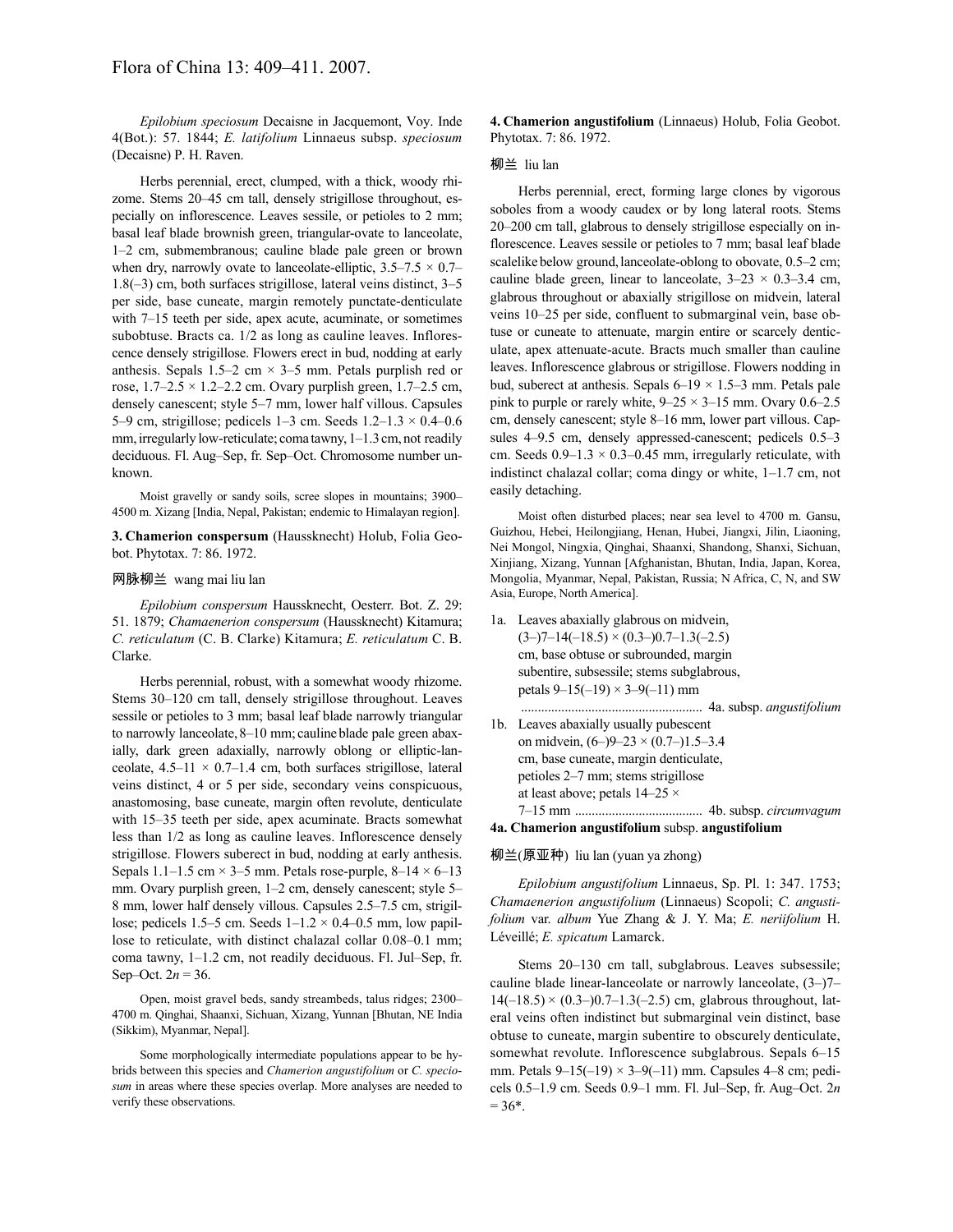Moist often disturbed places in mountains, 500–4700 m. Gansu, Hebei, Heilongjiang, Jilin, Nei Mongol, Ningxia, Qinghai, Shanxi, Sichuan, Xinjiang, Xizang, Yunnan [Afghanistan, Bhutan, India, Japan, Korea, Myanmar, Nepal, Pakistan, Russia; C, N, and SW Asia, Europe, North America].

**4b. Chamerion angustifolium** subsp. **circumvagum** (Mosquin) Hoch, Fl. Japan 2c: 241. 1999.

#### 毛脉柳兰 mao mai liu lan

*Epilobium angustifolium* subsp. *circumvagum* Mosquin, Brittonia 18: 167. 1966; *Chamaenerion angustifolium* subsp. *circumvagum* (Mosquin) Moldenke; *C. angustifolium* var. *platyphyllum* Daniels.

Stems 30–200 cm tall, glabrous below, sparsely strigillose throughout upper stem and inflorescence. Leaves with petioles 2–7 mm; cauline blade oblong- or elliptic-lanceolate, (6–)9–23  $\times$  (0.7–)1.5–3.4 cm, sparsely strigillose adaxially, with strigillose leaf midvein especially abaxially, lateral and submarginal veins distinct, base subcuneate to attenuate, margin  $\pm$  denticulate, flat or scarcely revolute. Inflorescence strigillose. Sepals 9–19 mm. Petals  $14-25 \times 7-15$  mm. Capsules 5–9.5 cm; pedicels 1–3 cm. Seeds 1–1.3 mm. Fl. Jul–Sep, fr. Aug–Oct. 2*n*  $= 72, 108*$ .

Moist often disturbed places in mountains; near sea level to 3600(–4400) m. Gansu, Guizhou, Hebei, Heilongjiang, Henan, Hubei, Jiangxi, Jilin, Liaoning, Nei Mongol, Ningxia, Qinghai, Shaanxi, Shandong, Shanxi, Sichuan, Xizang, Yunnan [Afghanistan, Bhutan, India, Japan, Korea, Myanmar, Nepal, Pakistan, Russia; N Africa, C, N, and SW Asia, Europe, North America].